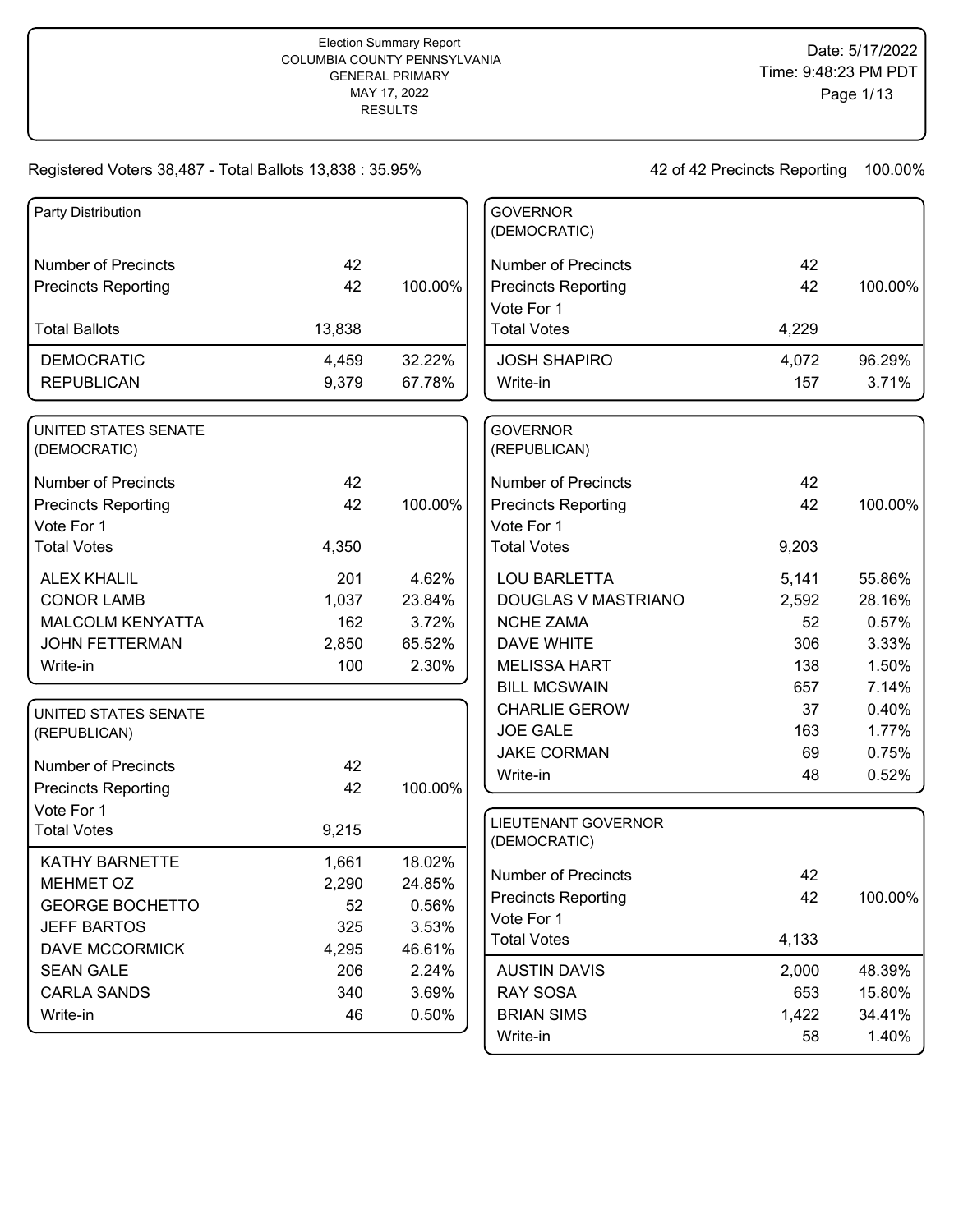42 of 42 Precincts Reporting 100.00%

Write-in 133 1.08%

| <b>LIEUTENANT GOVERNOR</b><br>(REPUBLICAN)       |       |         | REPRESENTATIVE IN THE GENERAL ASSEMBLY 109TH<br>(DEMOCRATIC) |        |         |
|--------------------------------------------------|-------|---------|--------------------------------------------------------------|--------|---------|
| <b>Number of Precincts</b>                       | 42    |         | <b>Number of Precincts</b>                                   | 42     |         |
| <b>Precincts Reporting</b>                       | 42    | 100.00% | <b>Precincts Reporting</b>                                   | 42     | 100.00% |
| Vote For 1                                       |       |         | Vote For 1                                                   |        |         |
| <b>Total Votes</b>                               | 8,398 |         | <b>Total Votes</b>                                           | 4,046  |         |
| <b>CLARICE SCHILLINGER</b>                       | 1,194 | 14.22%  | <b>ED GIANNATTASIO</b>                                       | 3,951  | 97.65%  |
| <b>JAMES EARL JONES</b>                          | 878   | 10.45%  | Write-in                                                     | 95     | 2.35%   |
| <b>RICK SACCONE</b>                              | 721   | 8.59%   |                                                              |        |         |
| <b>JOHN BROWN</b>                                | 391   | 4.66%   | REPRESENTATIVE IN THE GENERAL ASSEMBLY 109TH                 |        |         |
| <b>CHRIS FRYE</b>                                | 262   | 3.12%   | (REPUBLICAN)                                                 |        |         |
| <b>JEFF COLEMAN</b>                              | 690   | 8.22%   |                                                              |        |         |
| <b>RUSS DIAMOND</b>                              | 340   | 4.05%   | <b>Number of Precincts</b>                                   | 42     |         |
| <b>CARRIE LEWIS DELROSSO</b>                     | 2,598 | 30.94%  | <b>Precincts Reporting</b>                                   | 42     | 100.00% |
| <b>TEDDY DANIELS</b>                             | 1,271 | 15.13%  | Vote For 1                                                   |        |         |
| Write-in                                         | 53    | 0.63%   | <b>Total Votes</b>                                           | 9,110  |         |
|                                                  |       |         | <b>JOSEPH M MARTIN</b>                                       | 464    | 5.09%   |
| REPRESENTATIVE IN THE UNITED STATES CONGRESS 9TH |       |         | <b>AARON KLINE</b>                                           | 2,170  | 23.82%  |
| <b>DISTRICT</b>                                  |       |         | ROBERT LEADBETER                                             | 4,225  | 46.38%  |
| (DEMOCRATIC)<br>Number of Precincts              | 42    |         | <b>JANINE M PENMAN</b>                                       | 2,233  | 24.51%  |
| <b>Precincts Reporting</b>                       | 42    | 100.00% | Write-in                                                     | 18     | 0.20%   |
| Vote For 1                                       |       |         |                                                              |        |         |
| <b>Total Votes</b>                               | 4,057 |         | MEMBER OF DEMOCRATIC STATE COMMITTEE<br>(DEMOCRATIC)         |        |         |
| AMANDA R WALDMAN                                 | 3,978 | 98.05%  |                                                              |        |         |
| Write-in                                         | 79    | 1.95%   | <b>Number of Precincts</b>                                   | 42     |         |
|                                                  |       |         | <b>Precincts Reporting</b>                                   | 42     | 100.00% |
| REPRESENTATIVE IN THE UNITED STATES CONGRESS 9TH |       |         | Vote For 1                                                   |        |         |
| <b>DISTRICT</b>                                  |       |         | <b>Total Votes</b>                                           | 4,119  |         |
| (REPUBLICAN)                                     |       |         | <b>JESSICA BRITTAIN</b>                                      | 4,080  | 99.05%  |
| Number of Precincts                              | 42    |         | Write-in                                                     | 39     | 0.95%   |
| <b>Precincts Reporting</b>                       | 42    | 100.00% |                                                              |        |         |
| Vote For 1                                       |       |         | MEMBER OF REPUBLICAN STATE COMMITTEE                         |        |         |
| <b>Total Votes</b>                               | 8,672 |         | (REPUBLICAN)                                                 |        |         |
| DAN MEUSER                                       | 8,567 | 98.79%  |                                                              |        |         |
| Write-in                                         | 105   | 1.21%   | <b>Number of Precincts</b>                                   | 42     |         |
|                                                  |       |         | <b>Precincts Reporting</b>                                   | 42     | 100.00% |
|                                                  |       |         | Vote For 2<br><b>Total Votes</b>                             | 12,285 |         |
|                                                  |       |         |                                                              |        |         |
|                                                  |       |         | <b>JOHN WILMINGTON</b>                                       | 6,211  | 50.56%  |
|                                                  |       |         | KRISTIE L ROSPENDOWSKI                                       | 5,941  | 48.36%  |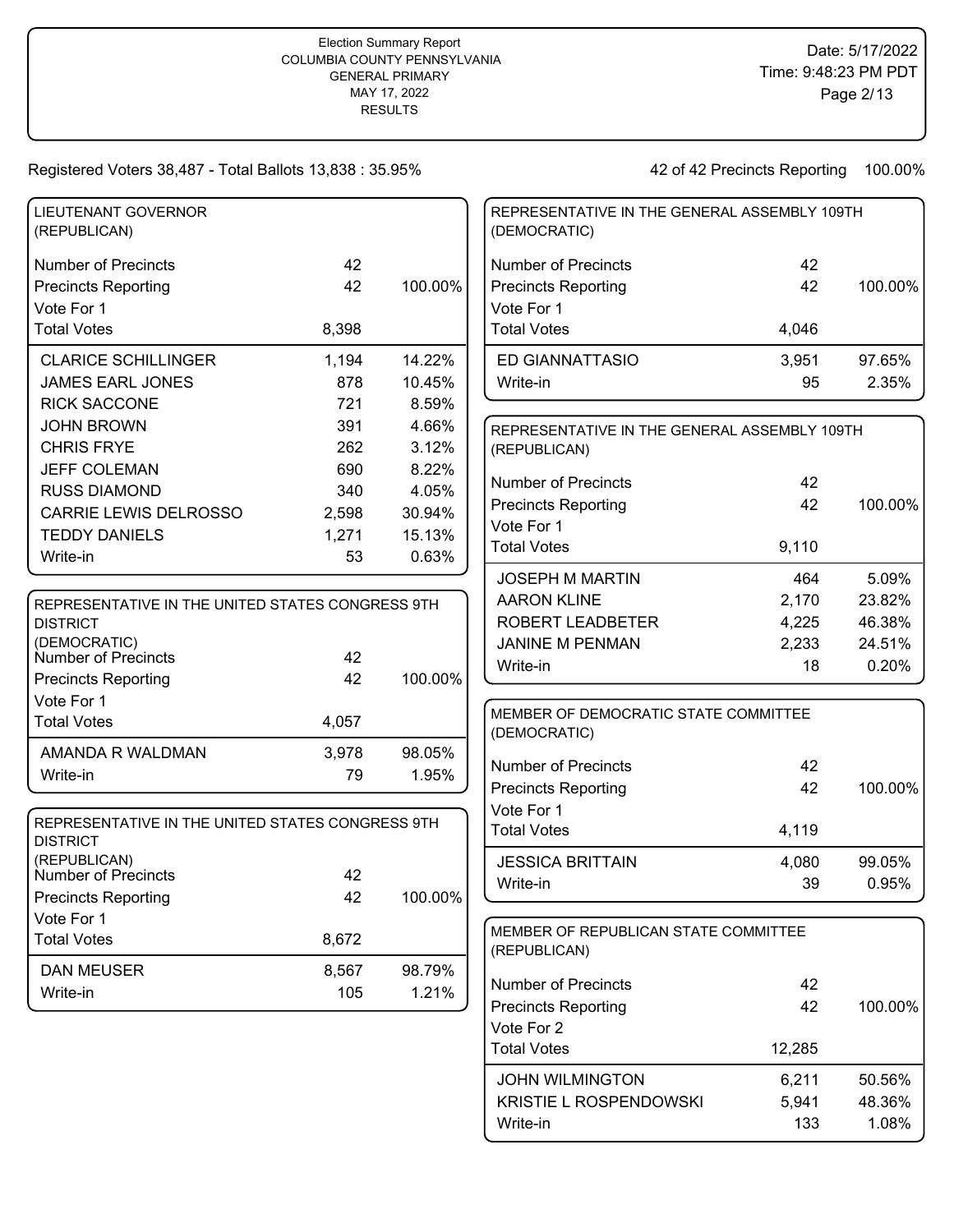| COMMITTEE PERSON DEMOCRATIC BEAVER TWP<br>(DEMOCRATIC)                               |                |         | COMMITTEE PERSON DEMOCRATIC BENTON BOROUGH<br>(DEMOCRATIC)                                                               |                |         |
|--------------------------------------------------------------------------------------|----------------|---------|--------------------------------------------------------------------------------------------------------------------------|----------------|---------|
| <b>Number of Precincts</b>                                                           | 1              |         | <b>Number of Precincts</b>                                                                                               | 1              |         |
| <b>Precincts Reporting</b>                                                           | 1              | 100.00% | <b>Precincts Reporting</b>                                                                                               | 1              | 100.00% |
| Vote For 2                                                                           |                |         | Vote For 2                                                                                                               |                |         |
| <b>Total Votes</b>                                                                   | 7              |         | <b>Total Votes</b>                                                                                                       | 2              |         |
| Write-in                                                                             | $\overline{7}$ | 100.00% | Write-in                                                                                                                 | $\overline{2}$ | 100.00% |
| COMMITTEE PERSON REPUBLICAN BEAVER TWP<br>(REPUBLICAN)                               |                |         | COMMITTEE PERSON REPUBLICAN BENTON BOROUGH<br>(REPUBLICAN)                                                               |                |         |
| <b>Number of Precincts</b>                                                           | 1              |         | <b>Number of Precincts</b>                                                                                               | 1              |         |
| <b>Precincts Reporting</b>                                                           | 1              | 100.00% | <b>Precincts Reporting</b>                                                                                               | 1              | 100.00% |
| Vote For 2                                                                           |                |         | Vote For 2                                                                                                               |                |         |
| <b>Total Votes</b>                                                                   | 172            |         | <b>Total Votes</b>                                                                                                       | 7              |         |
| <b>BRANDON BANKES</b>                                                                | 155            | 90.12%  | Write-in                                                                                                                 | $\overline{7}$ | 100.00% |
| Write-in                                                                             | 17             | 9.88%   |                                                                                                                          |                |         |
| COMMITTEE PERSON DEMOCRATIC BENTON TWP<br>(DEMOCRATIC)<br><b>Number of Precincts</b> | 1              |         | COMMITTEE PERSON DEMOCRATIC BERWICK 1ST WARD<br>(DEMOCRATIC)<br><b>Number of Precincts</b><br><b>Precincts Reporting</b> | 1.<br>1        | 100.00% |
| <b>Precincts Reporting</b>                                                           | 1              | 100.00% | Vote For 4                                                                                                               |                |         |
| Vote For 2                                                                           |                |         | <b>Total Votes</b>                                                                                                       | 17             |         |
| <b>Total Votes</b>                                                                   | 5              |         |                                                                                                                          |                |         |
| Write-in                                                                             | 5              | 100.00% | Write-in                                                                                                                 | 17             | 100.00% |
| COMMITTEE PERSON REPUBLICAN BENTON TWP<br>(REPUBLICAN)                               |                |         | COMMITTEE PERSON REPUBLICAN BERWICK 1ST WARD<br>(REPUBLICAN)<br><b>Number of Precincts</b>                               |                |         |
| Number of Precincts                                                                  |                |         | <b>Precincts Reporting</b>                                                                                               | 1              | 100.00% |
| <b>Precincts Reporting</b>                                                           | 1              | 100.00% | Vote For 2                                                                                                               |                |         |
| Vote For 2                                                                           |                |         | <b>Total Votes</b>                                                                                                       | 548            |         |
| <b>Total Votes</b>                                                                   | $\overline{7}$ |         | <b>RANDY OSENBACH</b>                                                                                                    | 168            | 30.66%  |
| Write-in                                                                             | $\overline{7}$ | 100.00% | <b>JOHN WILMINGTON</b>                                                                                                   | 187            | 34.12%  |
|                                                                                      |                |         | <b>TERESA A KESLER</b>                                                                                                   | 190            | 34.67%  |
|                                                                                      |                |         | Write-in                                                                                                                 | 3              | 0.55%   |
|                                                                                      |                |         |                                                                                                                          |                |         |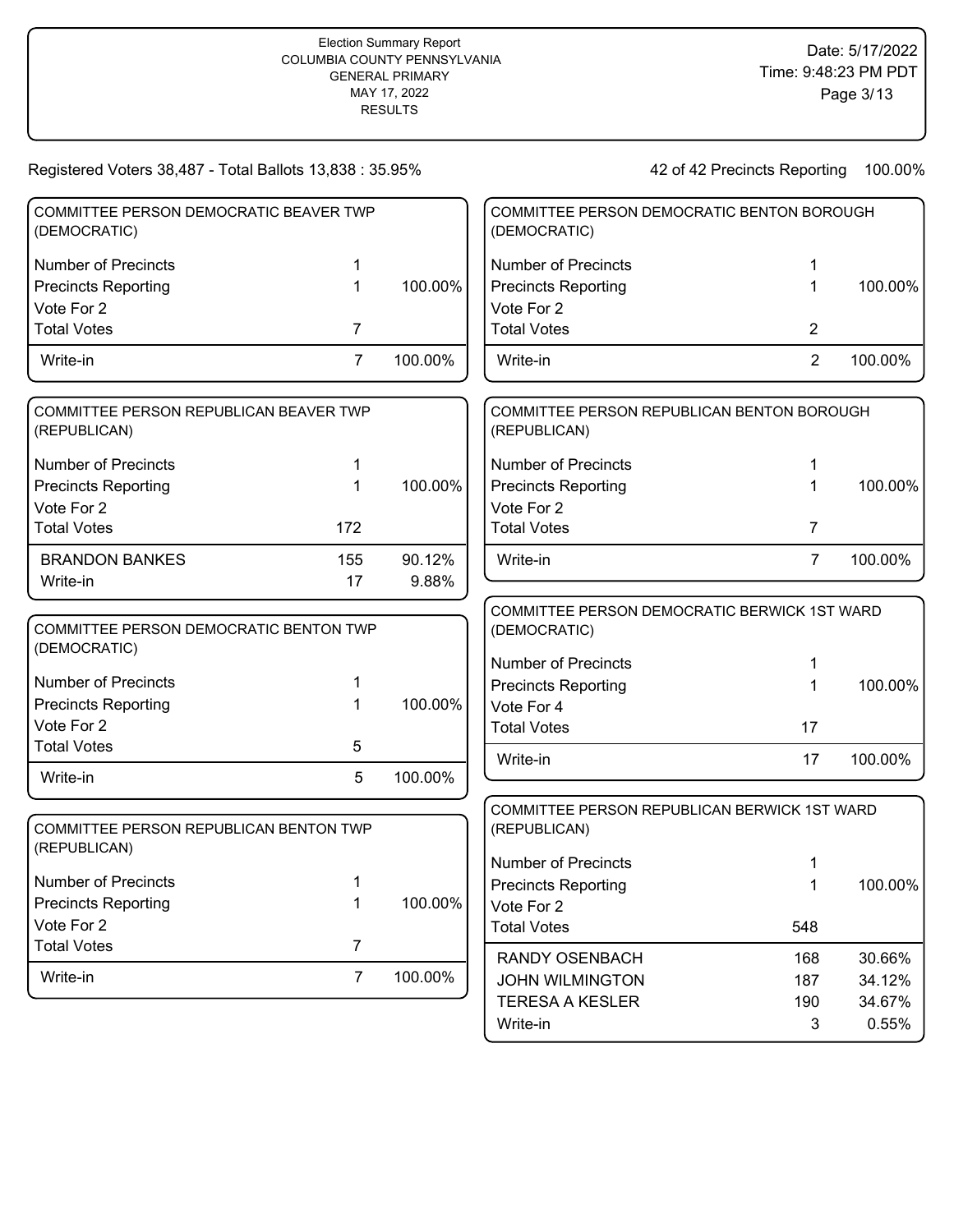| Registered Voters 38,487 - Total Ballots 13,838 : 35.95%     |                |         |                                            | 42 of 42 Precincts Reporting                    | 100.00%         |
|--------------------------------------------------------------|----------------|---------|--------------------------------------------|-------------------------------------------------|-----------------|
| COMMITTEE PERSON DEMOCRATIC BERWICK 2ND WARD<br>(DEMOCRATIC) |                |         | (DEMOCRATIC)                               | COMMITTEE PERSON DEMOCRATIC BERWICK 4TH WARD    |                 |
| <b>Number of Precincts</b>                                   |                |         | <b>Number of Precincts</b>                 | 1                                               |                 |
| <b>Precincts Reporting</b>                                   | 1              | 100.00% | <b>Precincts Reporting</b>                 | 1                                               | 100.00%         |
| Vote For 2                                                   |                |         | Vote For 3                                 |                                                 |                 |
| <b>Total Votes</b>                                           | 8              |         | <b>Total Votes</b>                         | 10                                              |                 |
| Write-in                                                     | 8              | 100.00% | Write-in                                   | 10                                              | 100.00%         |
| COMMITTEE PERSON REPUBLICAN BERWICK 2ND WARD<br>(REPUBLICAN) |                |         | (REPUBLICAN)                               | COMMITTEE PERSON REPUBLICAN BERWICK 4TH WARD    |                 |
| <b>Number of Precincts</b>                                   | 1              |         | <b>Number of Precincts</b>                 | 1                                               |                 |
| <b>Precincts Reporting</b>                                   |                | 100.00% | <b>Precincts Reporting</b>                 | 1                                               | 100.00%         |
| Vote For 2                                                   |                |         | Vote For 2                                 |                                                 |                 |
| <b>Total Votes</b>                                           | 2              |         | <b>Total Votes</b>                         | 427                                             |                 |
| Write-in                                                     | $\overline{2}$ | 100.00% | <b>ANDREW SHECKTOR</b><br>SHERRY L CONKLIN | 182                                             | 42.62%          |
| COMMITTEE PERSON BERWICK 3RD WARD<br>(DEMOCRATIC)            |                |         | Write-in                                   | 243<br>$\overline{2}$                           | 56.91%<br>0.47% |
| <b>Number of Precincts</b>                                   |                |         | (DEMOCRATIC)                               | COMMITTEE PERSON DEMOCRATIC BLOOMSBURG 1ST WARD |                 |
| <b>Precincts Reporting</b>                                   | 1              | 100.00% |                                            |                                                 |                 |
| Vote For 3                                                   |                |         | <b>Number of Precincts</b>                 | 1                                               |                 |
| <b>Total Votes</b>                                           | 3              |         | <b>Precincts Reporting</b>                 | 1                                               | 100.00%         |
| Write-in                                                     | 3              | 100.00% | Vote For 3<br><b>Total Votes</b>           | 72                                              |                 |
|                                                              |                |         | <b>VINCE DEMELFI</b>                       | 59                                              | 81.94%          |
| COMMITTEE PERSON BERWICK 3RD WARD<br>(REPUBLICAN)            |                |         | Write-in                                   | 13                                              | 18.06%          |
| Number of Precincts                                          |                |         |                                            | COMMITTEE PERSON REPUBLICAN BLOOMSBURG 1ST WARD |                 |
| <b>Precincts Reporting</b>                                   | $\mathbf 1$    | 100.00% | (REPUBLICAN)                               |                                                 |                 |
| Vote For 2                                                   |                |         | <b>Number of Precincts</b>                 |                                                 |                 |
| <b>Total Votes</b>                                           | 157            |         |                                            | 1                                               | 100.00%         |
| <b>MARIE ATEN</b>                                            | 151            | 96.18%  | <b>Precincts Reporting</b><br>Vote For 2   | 1                                               |                 |
| Write-in                                                     | 6              | 3.82%   | <b>Total Votes</b>                         | 80                                              |                 |
|                                                              |                |         | <b>GRACE CAMPBELL</b>                      | 72                                              | 90.00%          |

Write-in 8 10.00%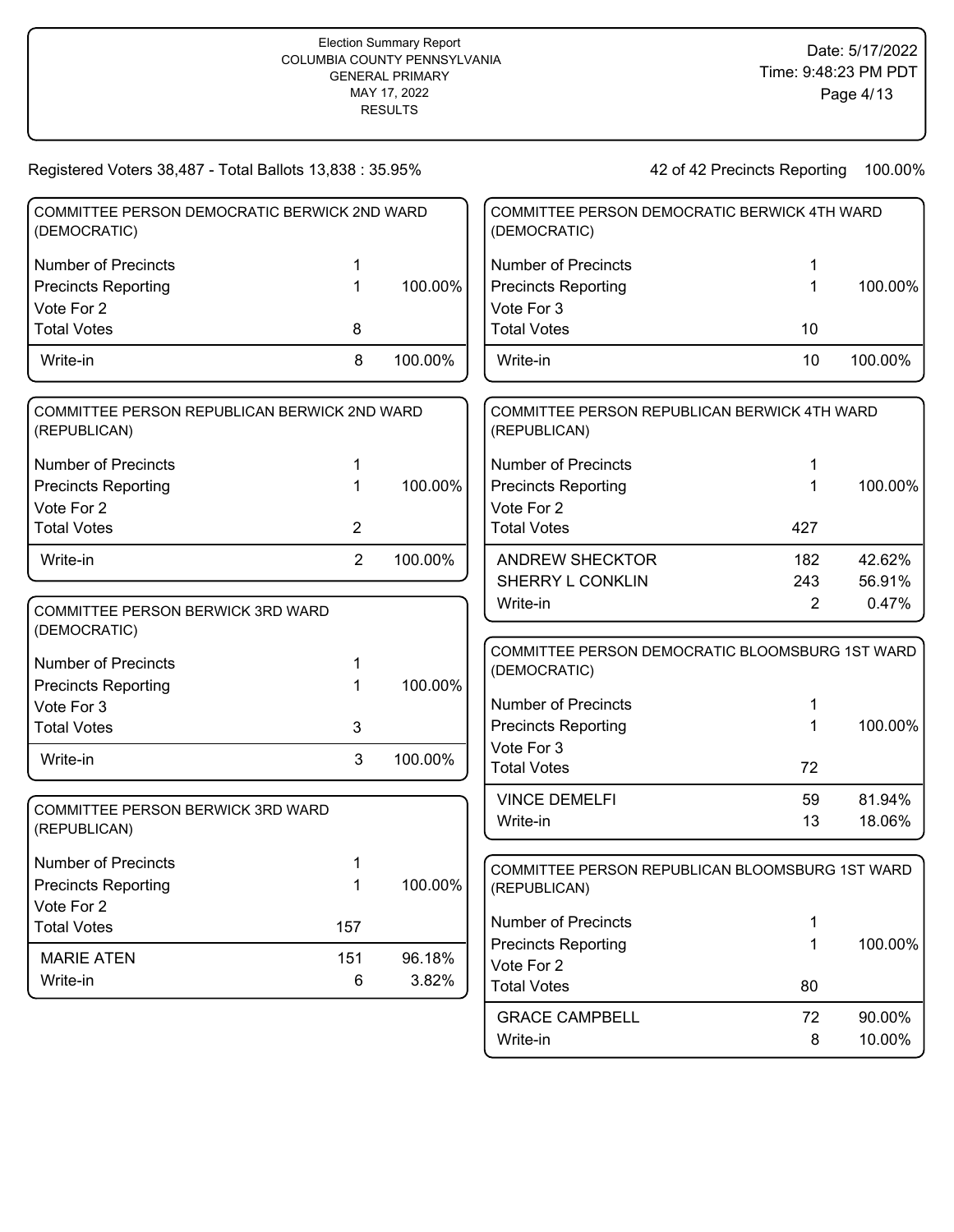| Registered Voters 38,487 - Total Ballots 13,838 : 35.95%        |             |         |                            | 42 of 42 Precincts Reporting                    | 100.00% |
|-----------------------------------------------------------------|-------------|---------|----------------------------|-------------------------------------------------|---------|
| COMMITTEE PERSON DEMOCRATIC BLOOMSBURG 2ND WARD<br>(DEMOCRATIC) |             |         | (DEMOCRATIC)               | COMMITTEE PERSON DEMOCRATIC BLOOMSBURG 3-2 WARD |         |
| <b>Number of Precincts</b>                                      | 1           |         | <b>Number of Precincts</b> | 1                                               |         |
| <b>Precincts Reporting</b>                                      | 1           | 100.00% | <b>Precincts Reporting</b> | 1                                               | 100.00% |
| Vote For 3                                                      |             |         | Vote For 3                 |                                                 |         |
| <b>Total Votes</b>                                              | 37          |         | <b>Total Votes</b>         | $\mathbf 0$                                     |         |
| Write-in                                                        | 37          | 100.00% | Write-in                   | $\mathbf 0$                                     | 0%      |
| COMMITTEE PERSON REPUBLICAN BLOOMSBURG 2ND WARD<br>(REPUBLICAN) |             |         | (REPUBLICAN)               | COMMITTEE PERSON REPUBLICAN BLOOMSBURG 3-2 WARD |         |
| <b>Number of Precincts</b>                                      | 1           |         | <b>Number of Precincts</b> | 1                                               |         |
| <b>Precincts Reporting</b>                                      | $\mathbf 1$ | 100.00% | <b>Precincts Reporting</b> | 1                                               | 100.00% |
| Vote For 2                                                      |             |         | Vote For 2                 |                                                 |         |
| <b>Total Votes</b>                                              | 9           |         | <b>Total Votes</b>         | $\mathbf 0$                                     |         |
| Write-in                                                        | 9           | 100.00% | Write-in                   | 0                                               | $0\%$   |
|                                                                 |             |         |                            |                                                 |         |
| COMMITTEE PERSON BLOOMSBURG 3-1 WARD<br>(DEMOCRATIC)            |             |         | (DEMOCRATIC)               | COMMITTEE PERSON DEMOCRATIC BLOOMSBURG 4TH WARD |         |
| <b>Number of Precincts</b>                                      | 1           |         | <b>Number of Precincts</b> | 1                                               |         |
| <b>Precincts Reporting</b>                                      | 1           | 100.00% | <b>Precincts Reporting</b> | 1                                               | 100.00% |
| Vote For 4                                                      |             |         | Vote For 3                 |                                                 |         |
| <b>Total Votes</b>                                              | 736         |         | <b>Total Votes</b>         | 32                                              |         |
| <b>BILL CALHOUN</b>                                             | 170         | 23.10%  | Write-in                   | 32                                              | 100.00% |
| <b>JOAN M MOSIER</b>                                            | 150         | 20.38%  |                            |                                                 |         |
| <b>BRANDON BROWN</b>                                            | 140         | 19.02%  |                            |                                                 |         |
| <b>JILL CARLSON</b>                                             | 180         | 24.46%  |                            | COMMITTEE PERSON REPUBLICAN BLOOMSBURG 4TH WARD |         |
| <b>ROSE H GOIN</b>                                              | 87          | 11.82%  | (REPUBLICAN)               |                                                 |         |
| Write-in                                                        | 9           | 1.22%   | <b>Number of Precincts</b> | 1                                               |         |
|                                                                 |             |         | <b>Precincts Reporting</b> | 1                                               | 100.00% |
| COMMITTEE PERSON BLOOMSBURG 3-1 WARD                            |             |         | Vote For 2                 |                                                 |         |
| (REPUBLICAN)                                                    |             |         | <b>Total Votes</b>         | 8                                               |         |
| <b>Number of Precincts</b>                                      | 1           |         | Write-in                   | 8                                               | 100.00% |
| <b>Precincts Reporting</b>                                      | 1           | 100.00% |                            |                                                 |         |
| Vote For 2                                                      |             |         |                            |                                                 |         |
| <b>Total Votes</b>                                              | 181         |         |                            |                                                 |         |
| <b>ERIC BOWER</b>                                               | 81          | 44.75%  |                            |                                                 |         |
| PATRICK MCCLOSKEY                                               | 89          | 49.17%  |                            |                                                 |         |
| Write-in                                                        | 11          | 6.08%   |                            |                                                 |         |
|                                                                 |             |         |                            |                                                 |         |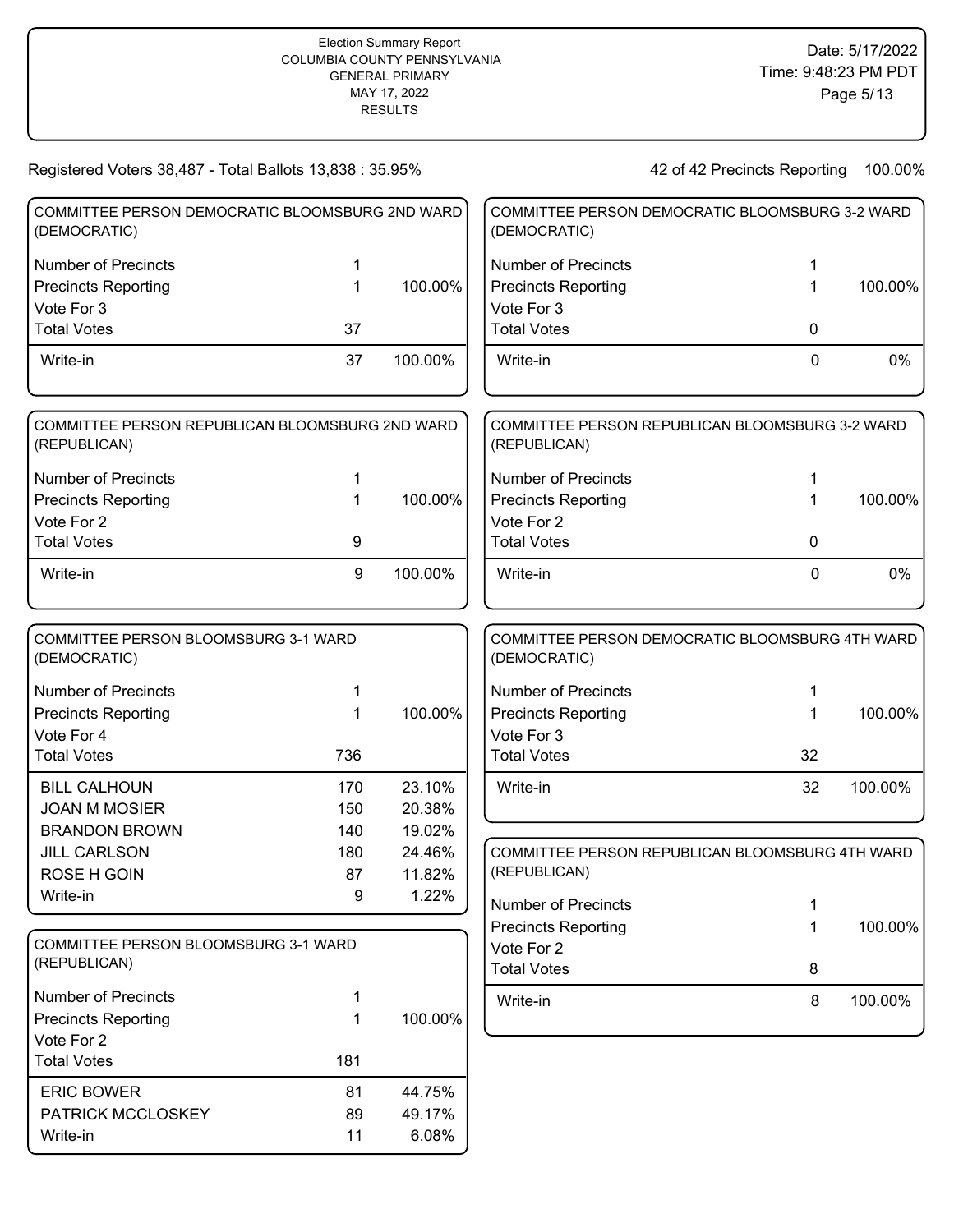| COMMITTEE PERSON DEMOCRATIC BRIARCREEK                           |                |         | COMMITTEE PERSON DEMOCRATIC BRIARCREEK BOROUGH                 |                |         |
|------------------------------------------------------------------|----------------|---------|----------------------------------------------------------------|----------------|---------|
| <b>NORTHEAST</b>                                                 |                |         | (DEMOCRATIC)                                                   |                |         |
| (DEMOCRATIC)<br>Number of Precincts                              | 1              |         | <b>Number of Precincts</b>                                     | 1              |         |
| <b>Precincts Reporting</b>                                       | 1              | 100.00% | <b>Precincts Reporting</b>                                     | 1              | 100.00% |
| Vote For 2                                                       |                |         | Vote For 2                                                     |                |         |
| <b>Total Votes</b>                                               | 0              |         | <b>Total Votes</b>                                             | 2              |         |
|                                                                  |                |         |                                                                |                |         |
| Write-in                                                         | 0              | 0%      | Write-in                                                       | $\overline{2}$ | 100.00% |
| COMMITTEE PERSON REPUBLICAN BRIARCREEK NORTHEAST<br>(REPUBLICAN) |                |         | COMMITTEE PERSON REPUBLICAN BRIARCREEK BOROUGH<br>(REPUBLICAN) |                |         |
| <b>Number of Precincts</b>                                       | 1              |         | <b>Number of Precincts</b>                                     | 1              |         |
| <b>Precincts Reporting</b>                                       | 1              | 100.00% | <b>Precincts Reporting</b>                                     | 1              | 100.00% |
| Vote For 2                                                       |                |         | Vote For 2                                                     |                |         |
| <b>Total Votes</b>                                               | 400            |         | <b>Total Votes</b>                                             | 3              |         |
| <b>MAZIE HUNTER</b>                                              | 177            | 44.25%  | Write-in                                                       | 3              | 100.00% |
| <b>JUDY LYNN</b>                                                 | 200            | 50.00%  |                                                                |                |         |
| Write-in                                                         | 23             | 5.75%   |                                                                |                |         |
|                                                                  |                |         | COMMITTEE PERSON DEMOCRATIC CATAWISSA TWP                      |                |         |
| COMMITTEE PERSON DEMOCRATIC BRIARCREEK TWP WEST                  |                |         | (DEMOCRATIC)                                                   |                |         |
| (DEMOCRATIC)                                                     |                |         | <b>Number of Precincts</b>                                     | 1              |         |
| <b>Number of Precincts</b>                                       | 1              |         | <b>Precincts Reporting</b>                                     | 1              | 100.00% |
| <b>Precincts Reporting</b>                                       | 1              | 100.00% | Vote For 2                                                     |                |         |
| Vote For 2                                                       |                |         | <b>Total Votes</b>                                             | 4              |         |
| <b>Total Votes</b>                                               | 2              |         | Write-in                                                       | $\overline{4}$ | 100.00% |
| Write-in                                                         | $\overline{2}$ | 100.00% |                                                                |                |         |
|                                                                  |                |         | COMMITTEE PERSON REPUBLICAN CATAWISSA TWP                      |                |         |
|                                                                  |                |         | (REPUBLICAN)                                                   |                |         |
| COMMITTEE PERSON REPUBLICAN BRIARCREEK TWP WEST                  |                |         |                                                                |                |         |
| (REPUBLICAN)                                                     |                |         | <b>Number of Precincts</b>                                     | 1              |         |
|                                                                  |                |         | <b>Precincts Reporting</b>                                     | 1              | 100.00% |
| Number of Precincts                                              | 1              |         | Vote For 2                                                     |                |         |
| <b>Precincts Reporting</b>                                       | 1              | 100.00% | <b>Total Votes</b>                                             | 182            |         |
| Vote For 2                                                       |                |         | <b>SUSAN ROGUTSKI</b>                                          | 177            | 97.25%  |
| <b>Total Votes</b>                                               | 238            |         | Write-in                                                       | 5              | 2.75%   |
| STEPHEN DEPALMA                                                  | 232            | 97.48%  |                                                                |                |         |
| Write-in                                                         | 6              | 2.52%   |                                                                |                |         |
|                                                                  |                |         |                                                                |                |         |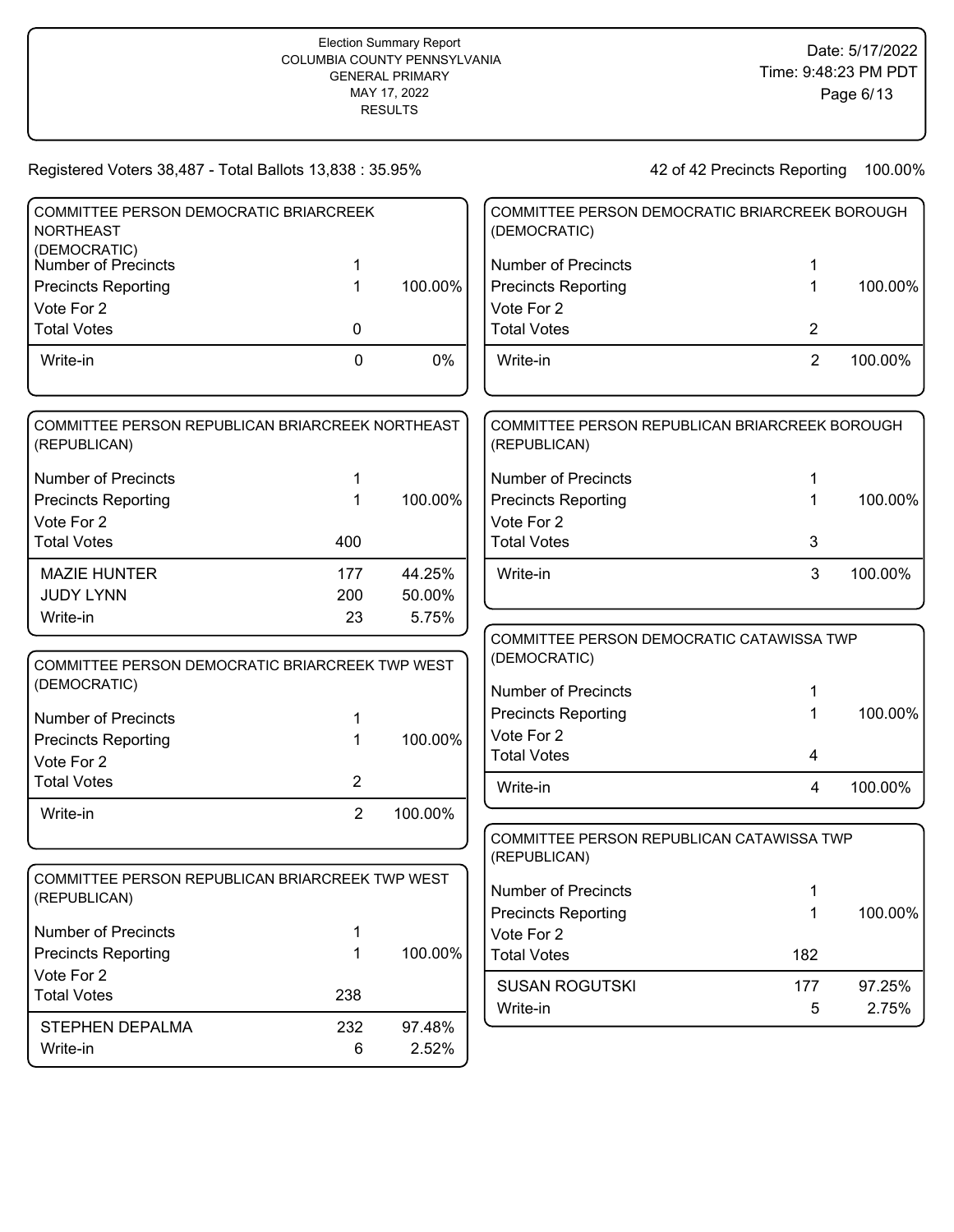| Registered Voters 38,487 - Total Ballots 13,838 : 35.95%      |             |         |                            | 42 of 42 Precincts Reporting              | 100.00% |
|---------------------------------------------------------------|-------------|---------|----------------------------|-------------------------------------------|---------|
| COMMITTEE PERSON DEMOCRATIC CATAWISSA BOROUGH<br>(DEMOCRATIC) |             |         | (DEMOCRATIC)               | COMMITTEE PERSON DEMOCRATIC CLEVELAND TWP |         |
| <b>Number of Precincts</b>                                    | 1           |         | <b>Number of Precincts</b> | 1                                         |         |
| <b>Precincts Reporting</b>                                    | 1           | 100.00% | <b>Precincts Reporting</b> | 1                                         | 100.00% |
| Vote For 2                                                    |             |         | Vote For 2                 |                                           |         |
| <b>Total Votes</b>                                            | 79          |         | <b>Total Votes</b>         | $\overline{2}$                            |         |
| <b>ANTHONY MCKENNEY</b>                                       | 75          | 94.94%  | Write-in                   | $\overline{2}$                            | 100.00% |
| Write-in                                                      | 4           | 5.06%   |                            |                                           |         |
|                                                               |             |         |                            | COMMITTEE PERSON REPUBLICAN CLEVELAND TWP |         |
| COMMITTEE PERSON REPUBLICAN CATAWISSA BOROUGH<br>(REPUBLICAN) |             |         | (REPUBLICAN)               |                                           |         |
|                                                               |             |         | <b>Number of Precincts</b> | 1                                         |         |
| <b>Number of Precincts</b>                                    | 1           |         | <b>Precincts Reporting</b> | 1                                         | 100.00% |
| <b>Precincts Reporting</b>                                    | 1           | 100.00% | Vote For 2                 |                                           |         |
| Vote For 2                                                    |             |         | <b>Total Votes</b>         | 183                                       |         |
| <b>Total Votes</b>                                            | 10          |         | <b>ROY BUNGER</b>          | 180                                       | 98.36%  |
| Write-in                                                      | 10          | 100.00% | Write-in                   | 3                                         | 1.64%   |
| COMMITTEE PERSON DEMOCRATIC CENTRALIA BOROUGH                 |             |         | (DEMOCRATIC)               | COMMITTEE PERSON DEMOCRATIC CONYNGHAM TWP |         |
| (DEMOCRATIC)                                                  |             |         |                            |                                           |         |
| <b>Number of Precincts</b>                                    | 1.          |         | <b>Number of Precincts</b> | 1                                         |         |
| <b>Precincts Reporting</b>                                    | 1           | 100.00% | <b>Precincts Reporting</b> | 1                                         | 100.00% |
| Vote For 2                                                    |             |         | Vote For 2                 |                                           |         |
| <b>Total Votes</b>                                            | 0           |         | <b>Total Votes</b>         | 3                                         |         |
| Write-in                                                      | $\mathbf 0$ | 0%      | Write-in                   | 3                                         | 100.00% |
|                                                               |             |         |                            | COMMITTEE PERSON REPUBLICAN CONYNGHAM TWP |         |
| COMMITTEE PERSON REPUBLICAN CENTRALIA BOROUGH                 |             |         | (REPUBLICAN)               |                                           |         |
| (REPUBLICAN)                                                  |             |         | <b>Number of Precincts</b> | 1                                         |         |
|                                                               |             |         | <b>Precincts Reporting</b> | $\mathbf{1}$                              | 100.00% |
| <b>Number of Precincts</b>                                    | 1           |         | Vote For 2                 |                                           |         |
| <b>Precincts Reporting</b><br>Vote For 2                      | 1           | 100.00% | <b>Total Votes</b>         | 5                                         |         |
| <b>Total Votes</b>                                            | 0           |         | Write-in                   | 5                                         | 100.00% |
|                                                               |             |         |                            |                                           |         |
| Write-in                                                      | $\pmb{0}$   | $0\%$   |                            |                                           |         |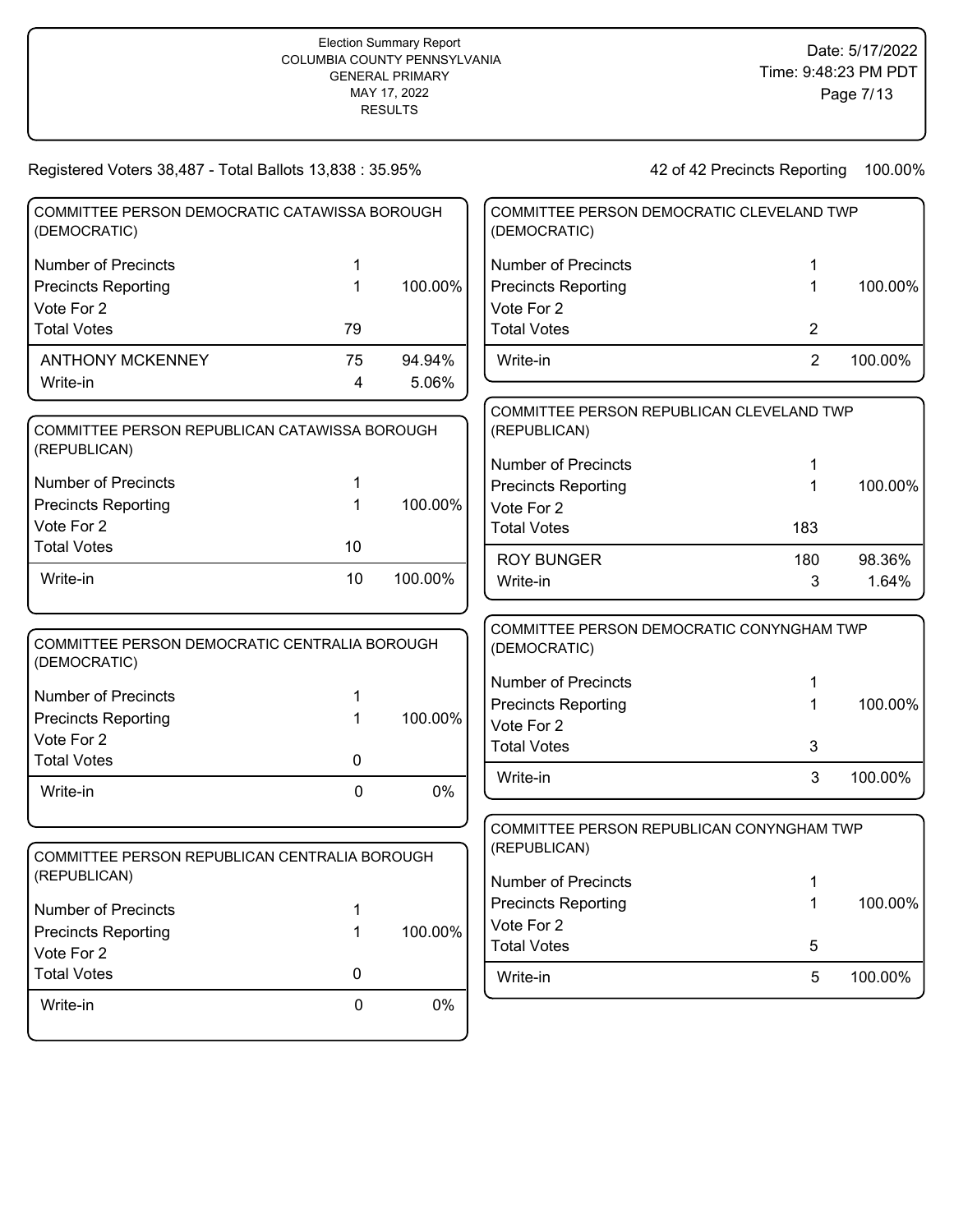| Registered Voters 38,487 - Total Ballots 13,838 : 35.95%                               |     |         |                            | 42 of 42 Precincts Reporting              | 100.00% |
|----------------------------------------------------------------------------------------|-----|---------|----------------------------|-------------------------------------------|---------|
| COMMITTEE PERSON DEMOCRATIC FISHINGCREEK TWP<br>(DEMOCRATIC)                           |     |         | (DEMOCRATIC)               | COMMITTEE PERSON DEMOCRATIC GREENWOOD TWP |         |
| <b>Number of Precincts</b>                                                             |     |         | <b>Number of Precincts</b> |                                           |         |
| <b>Precincts Reporting</b>                                                             | 1   | 100.00% | <b>Precincts Reporting</b> | 1                                         | 100.00% |
| Vote For 2                                                                             |     |         | Vote For 2                 |                                           |         |
| <b>Total Votes</b>                                                                     | 1   |         | <b>Total Votes</b>         | 1                                         |         |
| Write-in                                                                               | 1   | 100.00% | Write-in                   | 1                                         | 100.00% |
| COMMITTEE PERSON REPULICAN FISHINGCREEK TWP<br>(REPUBLICAN)                            |     |         | (REPUBLICAN)               | COMMITTEE PERSON RUBLICAN GREENWOOD TWP   |         |
| <b>Number of Precincts</b>                                                             | 1   |         | <b>Number of Precincts</b> | 1                                         |         |
| <b>Precincts Reporting</b>                                                             | 1   | 100.00% | <b>Precincts Reporting</b> |                                           | 100.00% |
| Vote For 2                                                                             |     |         | Vote For 2                 |                                           |         |
| <b>Total Votes</b>                                                                     | 18  |         | <b>Total Votes</b>         | 308                                       |         |
| Write-in                                                                               | 18  | 100.00% | <b>CRAIG R REICHART</b>    | 293                                       | 95.13%  |
|                                                                                        |     |         | Write-in                   | 15                                        | 4.87%   |
| COMMITTEE PERSON DEMOCRATIC FRANKLIN TWP<br>(DEMOCRATIC)<br><b>Number of Precincts</b> | 1   |         | (DEMOCRATIC)               | COMMITTEE PERSON DEMOCRATIC HEMLOCK TWP   |         |
| <b>Precincts Reporting</b>                                                             | 1   | 100.00% | <b>Number of Precincts</b> |                                           |         |
| Vote For 2                                                                             |     |         | <b>Precincts Reporting</b> | 1                                         | 100.00% |
| <b>Total Votes</b>                                                                     | 1   |         | Vote For 3                 |                                           |         |
|                                                                                        |     | 100.00% | <b>Total Votes</b>         | 12                                        |         |
| Write-in                                                                               | 1   |         | Write-in                   | 12                                        | 100.00% |
| COMMITTEE PERSON REPUBLICAN FRANKLIN TWP<br>(REPUBLICAN)                               |     |         |                            | COMMITTEE PERSON REPUBLICAN HEMLOCK TWP   |         |
|                                                                                        |     |         | (REPUBLICAN)               |                                           |         |
| Number of Precincts                                                                    | 1   |         | <b>Number of Precincts</b> | 1                                         |         |
| <b>Precincts Reporting</b>                                                             | 1   | 100.00% | <b>Precincts Reporting</b> | 1                                         | 100.00% |
| Vote For 2                                                                             |     |         | Vote For 2                 |                                           |         |
| <b>Total Votes</b>                                                                     | 189 |         | <b>Total Votes</b>         | 31                                        |         |
| <b>KAREN KRUM</b>                                                                      | 88  | 46.56%  |                            |                                           |         |
| <b>GARY KRUM</b>                                                                       | 96  | 50.79%  | Write-in                   | 31                                        | 100.00% |
| Write-in                                                                               | 5   | 2.65%   |                            |                                           |         |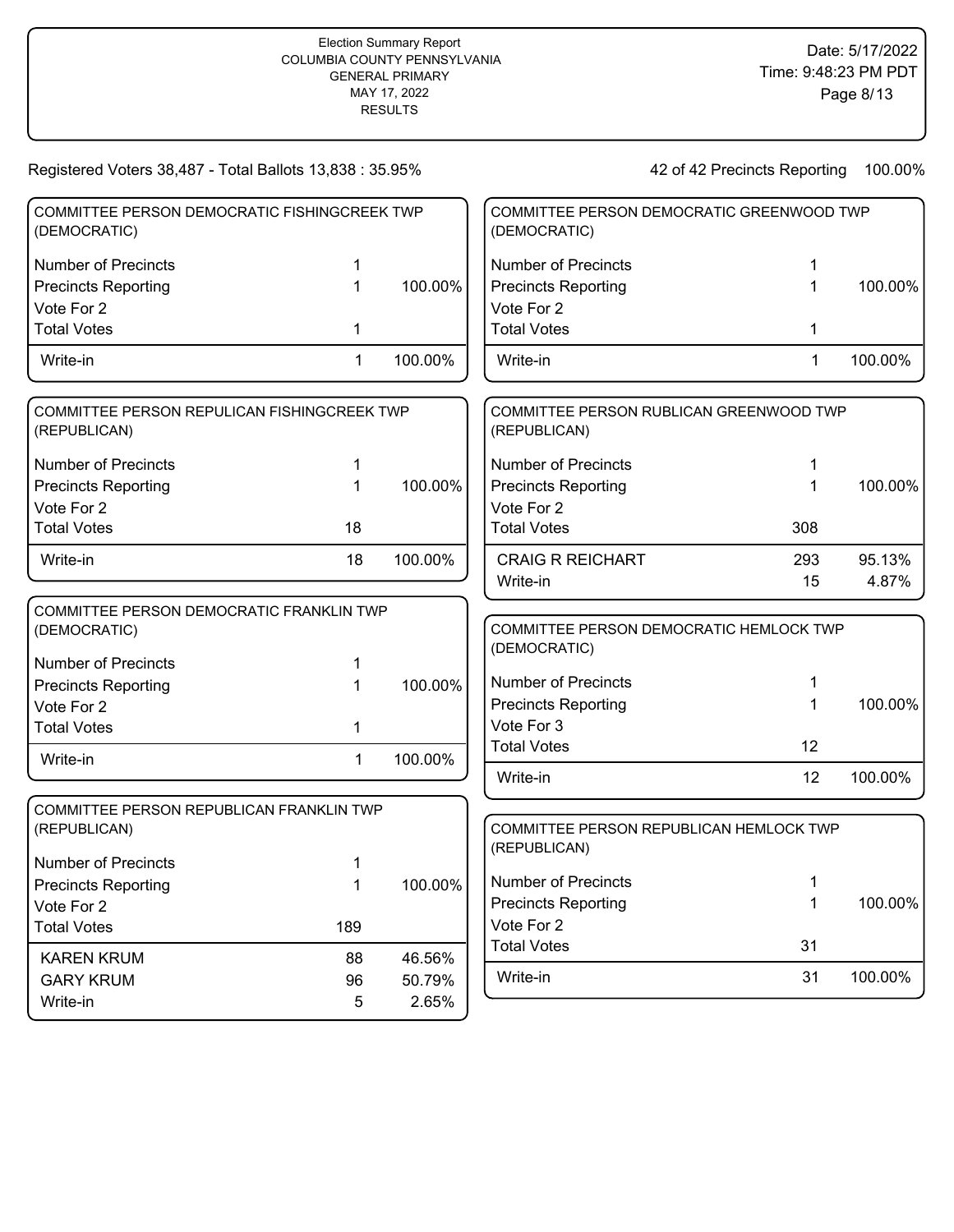| COMMITTEE PERSON DEMOCRATIC JACKSON TWP<br>(DEMOCRATIC) |     |         | COMMITTEE PERSON DEMOCRATIC MADISON TWP<br>(DEMOCRATIC) |     |         |
|---------------------------------------------------------|-----|---------|---------------------------------------------------------|-----|---------|
| <b>Number of Precincts</b>                              | 1   |         | <b>Number of Precincts</b>                              | 1   |         |
| <b>Precincts Reporting</b>                              | 1   | 100.00% | <b>Precincts Reporting</b>                              | 1   | 100.00% |
| Vote For 2                                              |     |         | Vote For 2                                              |     |         |
| <b>Total Votes</b>                                      | 43  |         | <b>Total Votes</b>                                      | 6   |         |
| SHELLEY A CRAWFORD                                      | 40  | 93.02%  | Write-in                                                | 6   | 100.00% |
| Write-in                                                | 3   | 6.98%   |                                                         |     |         |
|                                                         |     |         | COMMITTEE PERSON REPUBLICAN MADISON TWP                 |     |         |
| COMMITTEE PERSON REPUBLICAN JACKSON TWP<br>(REPUBLICAN) |     |         | (REPUBLICAN)                                            |     |         |
|                                                         |     |         | <b>Number of Precincts</b>                              | 1   |         |
| <b>Number of Precincts</b>                              | 1   |         | <b>Precincts Reporting</b>                              | 1   | 100.00% |
| <b>Precincts Reporting</b>                              | 1   | 100.00% | Vote For 2                                              |     |         |
| Vote For 2                                              |     |         | <b>Total Votes</b>                                      | 447 |         |
| <b>Total Votes</b>                                      | 131 |         | <b>BILL GREGONIS</b>                                    | 170 | 38.03%  |
| <b>WILLIAM TOTH</b>                                     | 126 | 96.18%  | <b>DIANA LEIGHOW</b>                                    | 176 | 39.37%  |
| Write-in                                                | 5   | 3.82%   | SANDRA L WHISPELL                                       | 96  | 21.48%  |
|                                                         |     |         | Write-in                                                | 5   | 1.12%   |
| COMMITTEE PERSON DEMOCRATIC LOCUST TWP                  |     |         |                                                         |     |         |
| (DEMOCRATIC)                                            |     |         | COMMITTEE PERSON DEMOCRATIC MAIN TWP                    |     |         |
| Number of Precincts                                     | 1   |         | (DEMOCRATIC)                                            |     |         |
| <b>Precincts Reporting</b>                              | 1   | 100.00% | <b>Number of Precincts</b>                              | 1   |         |
| Vote For 2                                              |     |         | <b>Precincts Reporting</b>                              | 1   | 100.00% |
| <b>Total Votes</b>                                      | 4   |         | Vote For 2                                              |     |         |
| Write-in                                                | 4   | 100.00% | <b>Total Votes</b>                                      | 11  |         |
|                                                         |     |         | Write-in                                                | 11  | 100.00% |
| COMMITTEE PERSON REPUBLICAN LOCUST TWP                  |     |         |                                                         |     |         |
| (REPUBLICAN)                                            |     |         | COMMITTEE PERSON REPUBLICAN MAIN TWP                    |     |         |
|                                                         |     |         | (REPUBLICAN)                                            |     |         |
| Number of Precincts                                     | 1   |         |                                                         |     |         |
| <b>Precincts Reporting</b>                              | 1   | 100.00% | Number of Precincts                                     | 1   |         |
| Vote For 2                                              |     |         | <b>Precincts Reporting</b>                              | 1   | 100.00% |
| <b>Total Votes</b>                                      | 225 |         | Vote For 2                                              |     |         |
| <b>AMY YEMZOW</b>                                       | 221 | 98.22%  | <b>Total Votes</b>                                      | 15  |         |
| Write-in                                                | 4   | 1.78%   | Write-in                                                | 15  | 100.00% |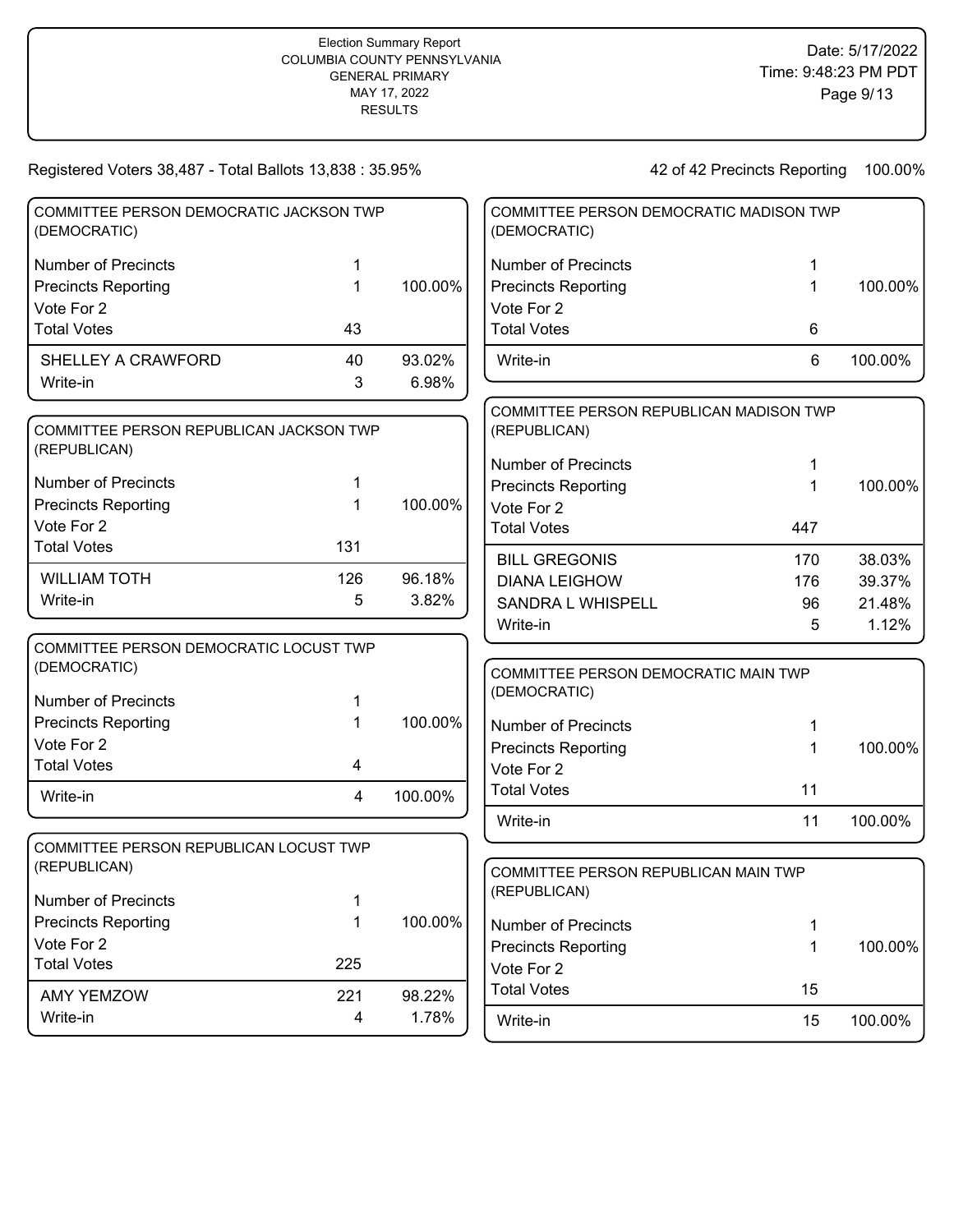| Registered Voters 38,487 - Total Ballots 13,838 : 35.95%      |    |         |                            | 42 of 42 Precincts Reporting                   | 100.00% |
|---------------------------------------------------------------|----|---------|----------------------------|------------------------------------------------|---------|
| COMMITTEE PERSON DEMOCRATIC MIFFLIN TWP<br>(DEMOCRATIC)       |    |         | (DEMOCRATIC)               | COMMITTEE PERSON DEMOCRATIC MONTOUR TWP        |         |
| <b>Number of Precincts</b>                                    | 1  |         | <b>Number of Precincts</b> | 1                                              |         |
| <b>Precincts Reporting</b>                                    | 1  | 100.00% | <b>Precincts Reporting</b> | 1                                              | 100.00% |
| Vote For 3                                                    |    |         | Vote For 2                 |                                                |         |
| <b>Total Votes</b>                                            | 13 |         | <b>Total Votes</b>         | 10                                             |         |
| Write-in                                                      | 13 | 100.00% | Write-in                   | 10                                             | 100.00% |
| COMMITTEE PERSON REPUBLICAN MIFFLIN TWP<br>(REPUBLICAN)       |    |         | (REPUBLICAN)               | COMMITTEE PERSON REPUBLICAN MONTOUR TWP        |         |
| <b>Number of Precincts</b>                                    | 1  |         | <b>Number of Precincts</b> | 1                                              |         |
| <b>Precincts Reporting</b>                                    | 1  | 100.00% | <b>Precincts Reporting</b> | 1                                              | 100.00% |
| Vote For 2                                                    |    |         | Vote For 2                 |                                                |         |
| <b>Total Votes</b>                                            | 27 |         | <b>Total Votes</b>         | 11                                             |         |
| Write-in                                                      | 27 | 100.00% | Write-in                   | 11                                             | 100.00% |
| COMMITTEE PERSON DEMOCRATIC MILLVILLE BOROUGH<br>(DEMOCRATIC) |    |         | (DEMOCRATIC)               | COMMITTEE PERSON DEMOCRATIC MOUNT PLEASANT TWP |         |
| <b>Number of Precincts</b>                                    | 1  |         | <b>Number of Precincts</b> |                                                |         |
| <b>Precincts Reporting</b>                                    | 1  | 100.00% | <b>Precincts Reporting</b> | 1                                              | 100.00% |
| Vote For 2                                                    |    |         | Vote For 2                 |                                                |         |
| <b>Total Votes</b>                                            | 48 |         | <b>Total Votes</b>         | 10                                             |         |
| PAULA HENRY                                                   | 48 | 100.00% | Write-in                   | 10                                             | 100.00% |
| Write-in                                                      | 0  | 0%      |                            |                                                |         |
| COMMITTEE PERSON REPUBLICAN MILLVILLE BOROUGH<br>(REPUBLICAN) |    |         | (REPUBLICAN)               | COMMITTEE PERSON REPUBLICAN MOUNT PLEASANT TWP |         |
| <b>Number of Precincts</b>                                    | 1  |         | <b>Number of Precincts</b> | 1                                              |         |
| <b>Precincts Reporting</b>                                    | 1  | 100.00% | <b>Precincts Reporting</b> | 1                                              | 100.00% |
| Vote For 2                                                    |    |         | Vote For 2                 |                                                |         |
| <b>Total Votes</b>                                            | 12 |         | <b>Total Votes</b>         | 441                                            |         |
| Write-in                                                      | 12 | 100.00% | <b>JIM CRAWFORD</b>        | 250                                            | 56.69%  |
|                                                               |    |         | <b>DAVID MCELWEE</b>       | 189                                            | 42.86%  |
|                                                               |    |         | Write-in                   | $\overline{2}$                                 | 0.45%   |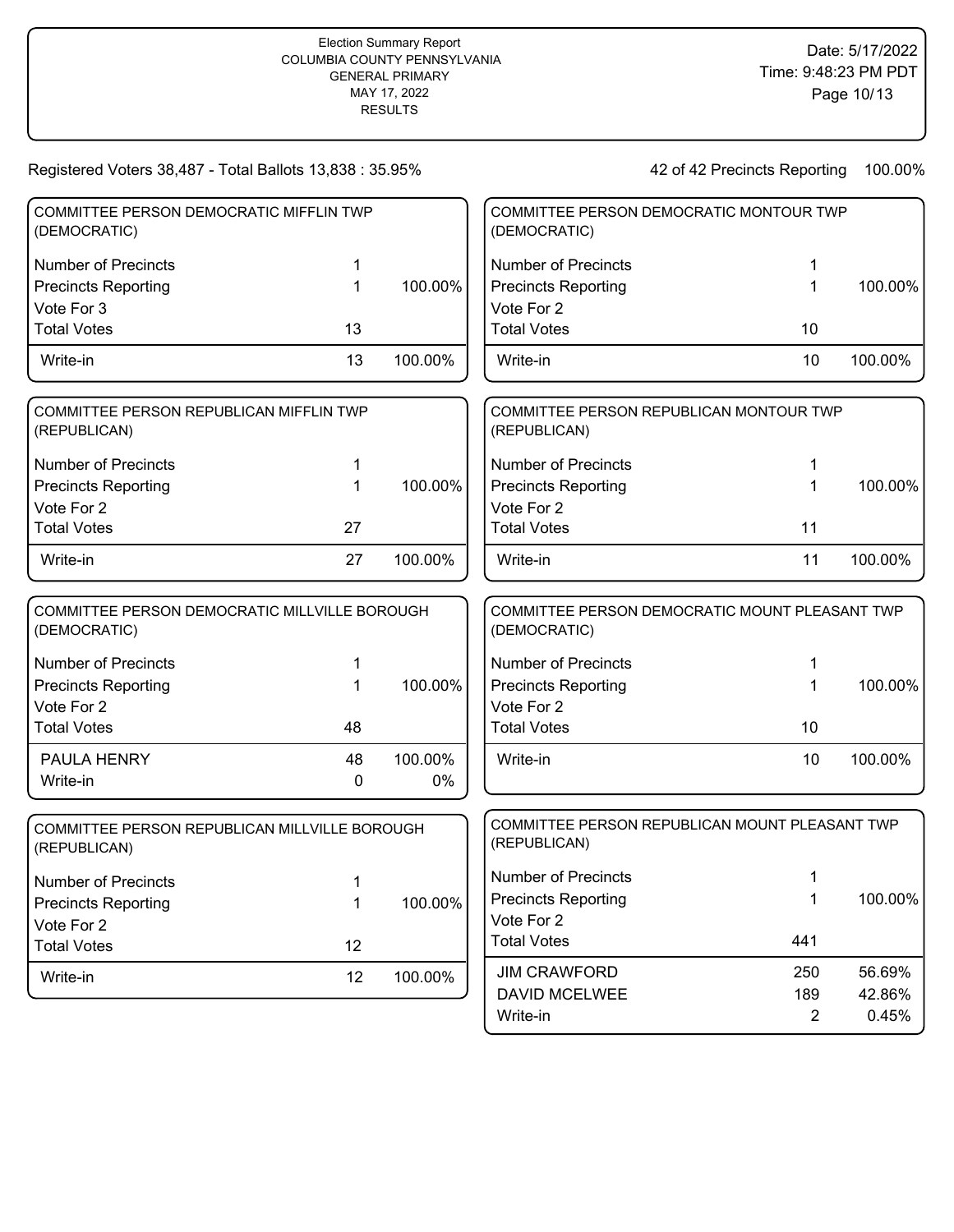| COMMITTEE PERSON DEMOCRATIC NORTH CENTRE TWP<br>(DEMOCRATIC) |                |         | COMMITTEE PERSON DEMOCRATIC ORANGEVILLE BOROUGH<br>(DEMOCRATIC) |                |         |
|--------------------------------------------------------------|----------------|---------|-----------------------------------------------------------------|----------------|---------|
| <b>Number of Precincts</b>                                   | 1              |         | <b>Number of Precincts</b>                                      | 1              |         |
| <b>Precincts Reporting</b>                                   | 1              | 100.00% | <b>Precincts Reporting</b>                                      | 1              | 100.00% |
| Vote For 2                                                   |                |         | Vote For 2                                                      |                |         |
| <b>Total Votes</b>                                           | 110            |         | <b>Total Votes</b>                                              | 1              |         |
| <b>MARILYN K MEEKER</b>                                      | 108            | 98.18%  | Write-in                                                        | $\mathbf 1$    | 100.00% |
| Write-in                                                     | $\overline{2}$ | 1.82%   |                                                                 |                |         |
| COMMITTEE PERSON REPUBLICAN NORTH CENTRE TWP<br>(REPUBLICAN) |                |         | COMMITTEE PERSON REPUBLICAN ORANGEVILLE BOROUGH<br>(REPUBLICAN) |                |         |
| <b>Number of Precincts</b>                                   | 1              |         | <b>Number of Precincts</b>                                      | 1              |         |
| <b>Precincts Reporting</b>                                   | 1              | 100.00% | <b>Precincts Reporting</b>                                      | 1              | 100.00% |
| Vote For 2                                                   |                |         | Vote For 2                                                      |                |         |
| <b>Total Votes</b>                                           | 394            |         | <b>Total Votes</b>                                              | 4              |         |
| <b>JOE A POWLUS</b>                                          | 378            | 95.94%  | Write-in                                                        | 4              | 100.00% |
| Write-in                                                     | 16             | 4.06%   |                                                                 |                |         |
|                                                              |                |         | COMMITTEE PERSON DEMOCRATIC PINE TWP                            |                |         |
| COMMITTEE PERSON DEMOCRATIC ORANGE TWP<br>(DEMOCRATIC)       |                |         | (DEMOCRATIC)                                                    |                |         |
| <b>Number of Precincts</b>                                   | 1              |         | <b>Number of Precincts</b>                                      | 1              |         |
| <b>Precincts Reporting</b>                                   | 1              | 100.00% | <b>Precincts Reporting</b>                                      | 1              | 100.00% |
| Vote For 2                                                   |                |         | Vote For 2                                                      |                |         |
| <b>Total Votes</b>                                           | 12             |         | <b>Total Votes</b>                                              | 0              |         |
| Write-in                                                     | 12             | 100.00% | Write-in                                                        | $\Omega$       | 0%      |
|                                                              |                |         | COMMITTEE PERSON REPUBLICAN PINE TWP                            |                |         |
| COMMITTEE PERSON REPUBLICAN ORANGE TWP<br>(REPUBLICAN)       |                |         | (REPUBLICAN)                                                    |                |         |
| <b>Number of Precincts</b>                                   | 1              |         | Number of Precincts                                             | 1              |         |
| <b>Precincts Reporting</b>                                   | 1              | 100.00% | <b>Precincts Reporting</b>                                      | 1              | 100.00% |
| Vote For 2                                                   |                |         | Vote For 2                                                      |                |         |
| <b>Total Votes</b>                                           | 6              |         | <b>Total Votes</b>                                              | 198            |         |
| Write-in                                                     | 6              | 100.00% | <b>STEVE MERCURIO</b>                                           | 191            | 96.46%  |
|                                                              |                |         | Write-in                                                        | $\overline{7}$ | 3.54%   |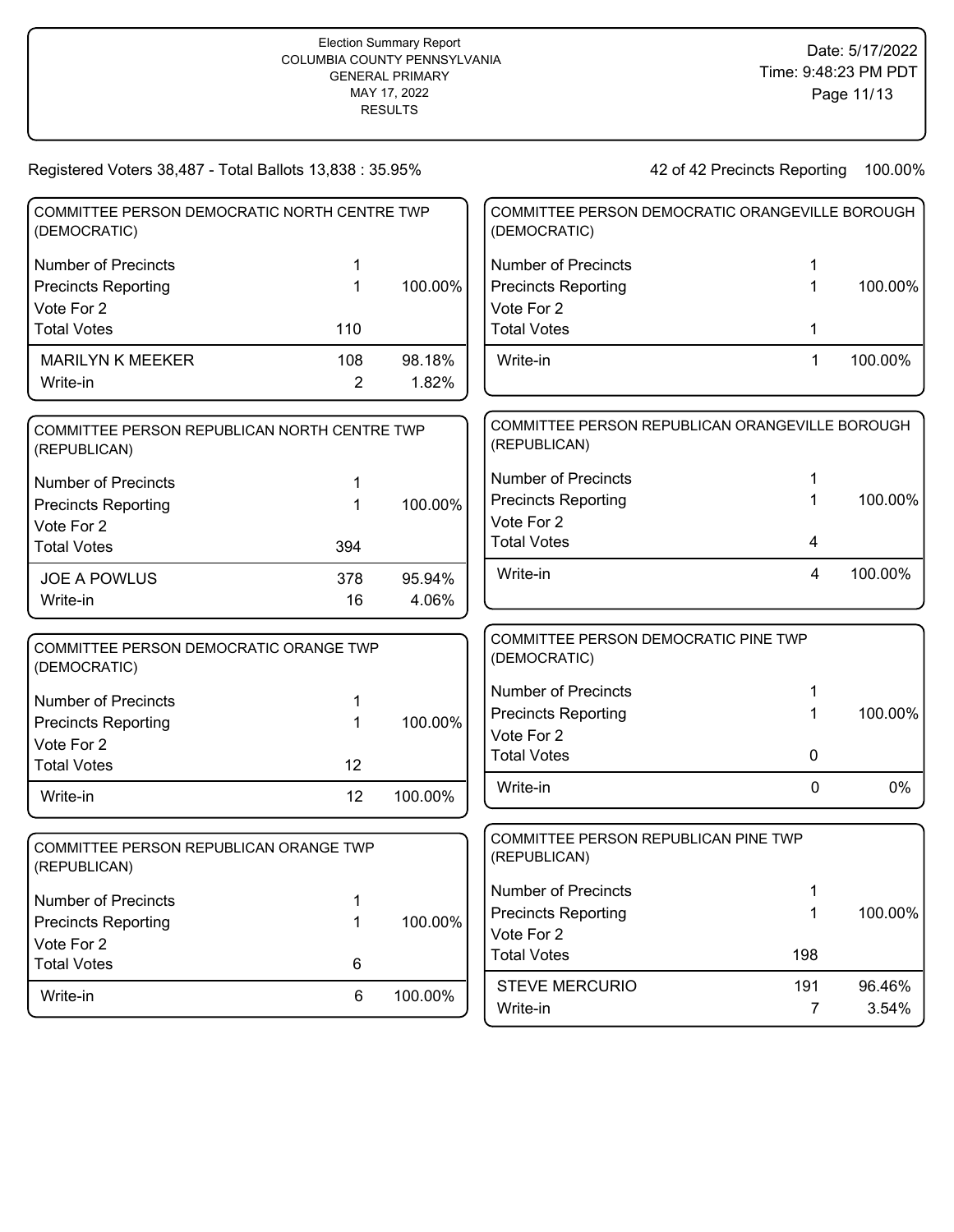| COMMITTEE PERSON DEMOCRATIC ROARINGCREEK TWP<br>(DEMOCRATIC) |                |         | COMMITTEE PERSON DEMOCRATIC SCOTT WEST<br>(DEMOCRATIC)       |                |         |
|--------------------------------------------------------------|----------------|---------|--------------------------------------------------------------|----------------|---------|
| <b>Number of Precincts</b>                                   | 1              |         | <b>Number of Precincts</b>                                   | 1              |         |
| <b>Precincts Reporting</b>                                   | 1              | 100.00% | <b>Precincts Reporting</b>                                   | 1              | 100.00% |
| Vote For 2                                                   |                |         | Vote For 4                                                   |                |         |
| <b>Total Votes</b>                                           | 7              |         | <b>Total Votes</b>                                           | 438            |         |
| Write-in                                                     | $\overline{7}$ | 100.00% | <b>EDWIN R SOLENBERGER</b>                                   | 214            | 48.86%  |
|                                                              |                |         | <b>CHRIS DEFRAIN</b>                                         | 195            | 44.52%  |
|                                                              |                |         | Write-in                                                     | 29             | 6.62%   |
| COMMITTEE PERSON REPUBLICAN ROARINGCREEK TWP                 |                |         |                                                              |                |         |
| (REPUBLICAN)                                                 |                |         | COMMITTEE PERSON REPUBLICAN SCOTT WEST                       |                |         |
| <b>Number of Precincts</b>                                   | 1              |         | (REPUBLICAN)                                                 |                |         |
| <b>Precincts Reporting</b>                                   | 1              | 100.00% | <b>Number of Precincts</b>                                   | 1              |         |
| Vote For 2                                                   |                |         | <b>Precincts Reporting</b>                                   | 1              | 100.00% |
| <b>Total Votes</b>                                           | 125            |         | Vote For 2                                                   |                |         |
| <b>CHRISTINE M SMITH</b>                                     | 123            | 98.40%  | <b>Total Votes</b>                                           | 25             |         |
| Write-in                                                     | $\overline{2}$ | 1.60%   | Write-in                                                     | 25             | 100.00% |
| COMMITTEE PERSON DEMOCRATIC SCOTT EAST<br>(DEMOCRATIC)       |                |         | COMMITTEE PERSON DEMOCRATIC SOUTH CENTRE TWP<br>(DEMOCRATIC) |                |         |
| <b>Number of Precincts</b>                                   | 1              |         | <b>Number of Precincts</b>                                   | 1              |         |
| <b>Precincts Reporting</b>                                   | 1              | 100.00% | <b>Precincts Reporting</b>                                   | 1              | 100.00% |
| Vote For 4                                                   |                |         | Vote For 2                                                   |                |         |
| <b>Total Votes</b>                                           | 28             |         | <b>Total Votes</b>                                           | 10             |         |
| Write-in                                                     | 28             | 100.00% | Write-in                                                     | 10             | 100.00% |
| COMMITTEE PERSON REPUBLICAN SCOTT EAST                       |                |         |                                                              |                |         |
| (REPUBLICAN)                                                 |                |         | COMMITTEE PERSON REPUBLICAN SOUTH CENTRE TWP<br>(REPUBLICAN) |                |         |
| Number of Precincts                                          |                |         | <b>Number of Precincts</b>                                   | 1              |         |
| <b>Precincts Reporting</b>                                   | 1              | 100.00% | <b>Precincts Reporting</b>                                   | 1              | 100.00% |
| Vote For 2                                                   |                |         | Vote For 2                                                   |                |         |
| <b>Total Votes</b>                                           | 651            |         | <b>Total Votes</b>                                           | 410            |         |
| HARRY C NEIL STRINE IV                                       | 341            | 52.38%  | LORIE SHADLE                                                 | 215            | 52.44%  |
| <b>JOHN BIRT</b>                                             | 300            | 46.08%  | <b>DOYLE SHADLE</b>                                          | 193            | 47.07%  |
| Write-in                                                     | 10             | 1.54%   | Write-in                                                     | $\overline{2}$ | 0.49%   |